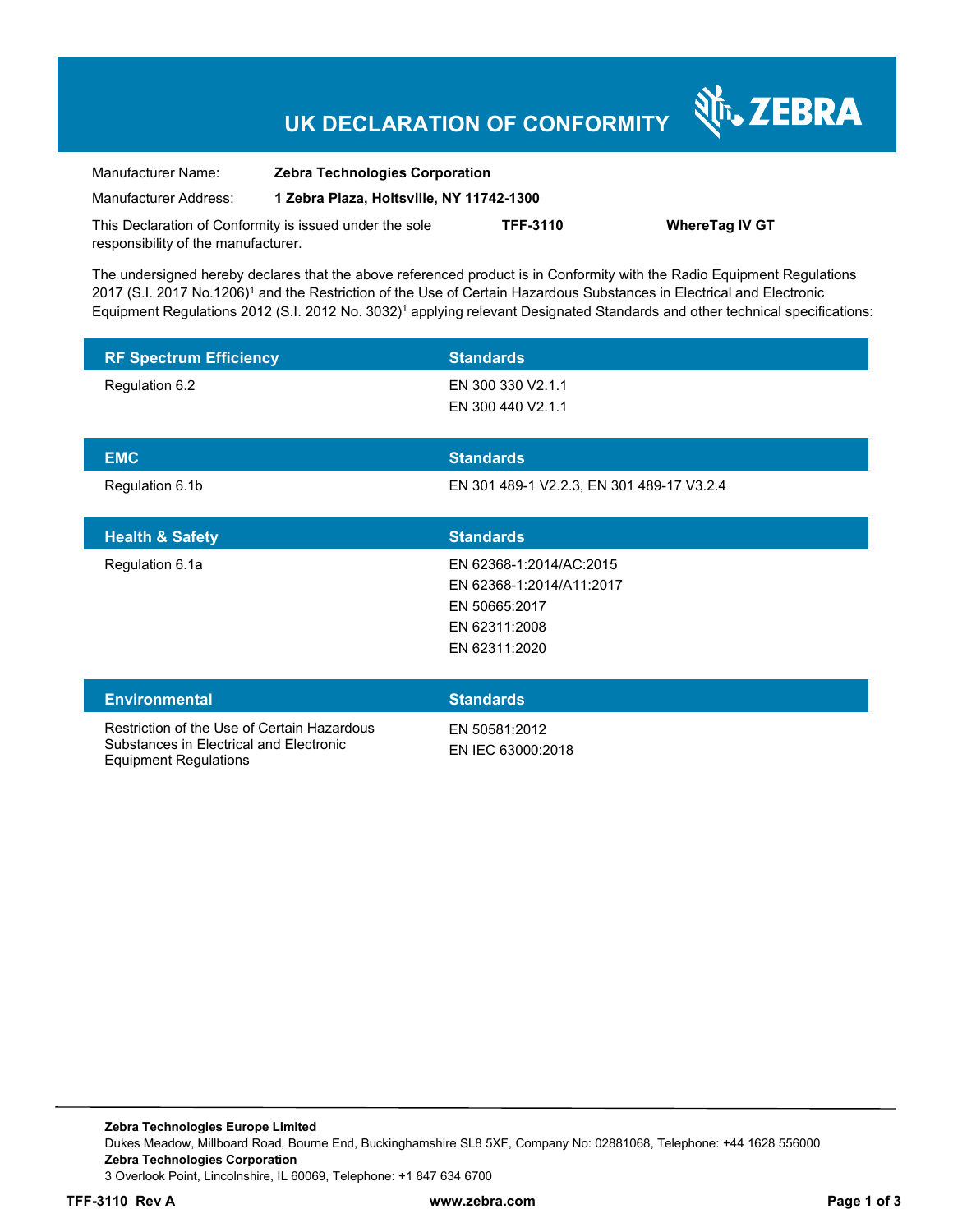# **UK DECLARATION OF CONFORMITY**

With regard to the Radio Equipment Regulations 2017 (S.I. 2017 No.1206)<sup>1</sup>, the conformity assessment procedure referred to in regulation 41(4)(a) and detailed in Schedule 2 has been followed.

 $^{\rm 1}$  As amended by applicable EU withdrawal legislation implemented at the time of issuing this declaration

#### **Signed on behalf of Zebra Technologies Corporation**

*(Signature of authorized person)* Marco Belli Rev: A Alexander Company of the Company of the Company of the Company of the Company of the Company of the Company of the Company of the Company of the Company of the Company of the Company of the Company of th Sr. Manager, Regulatory Date: 18 October 2021 Place: Bourne End, UK

र्शे<sub>ि</sub> ZEBRA